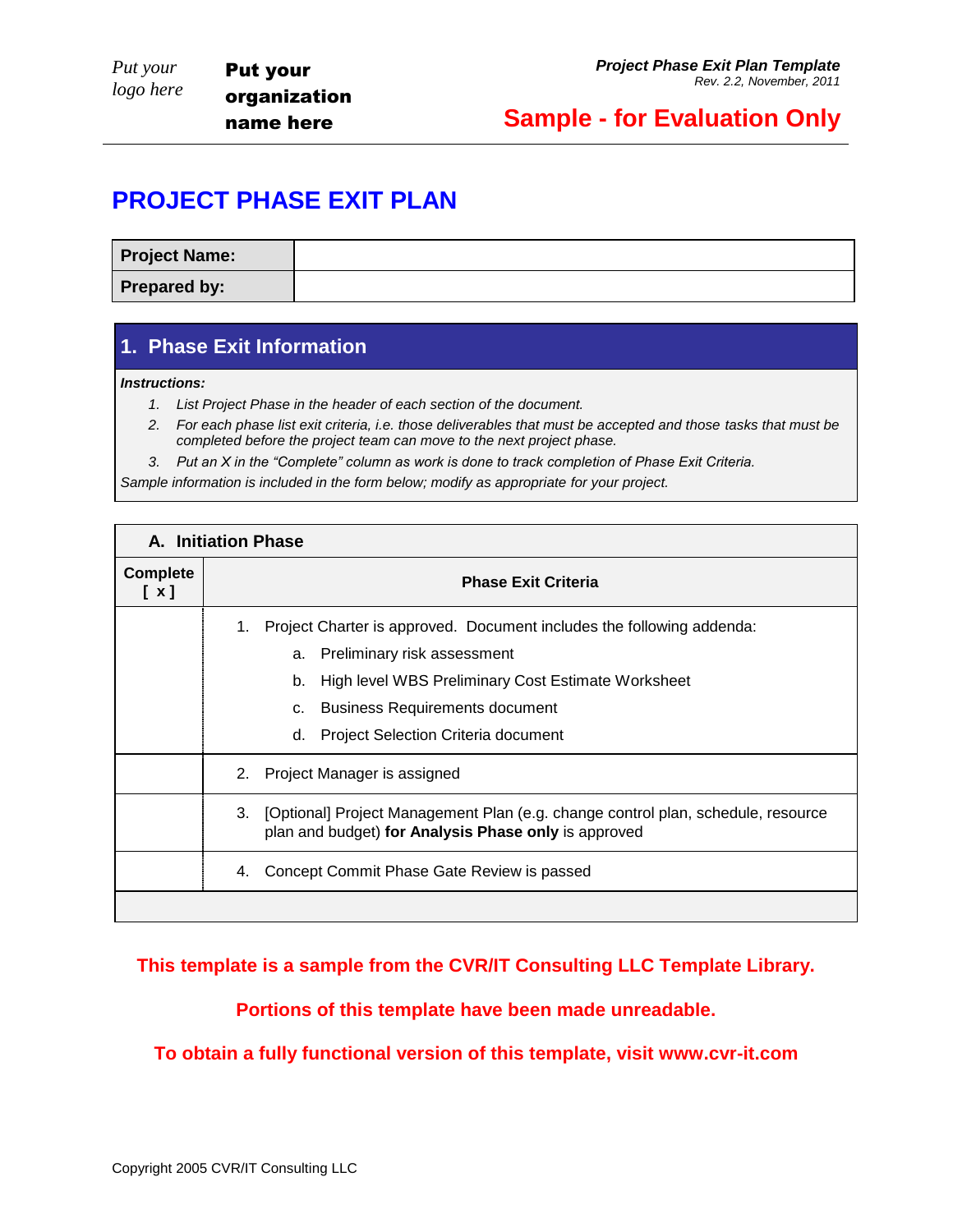**<Project Name>**

## **Sample - for Evaluation Only**

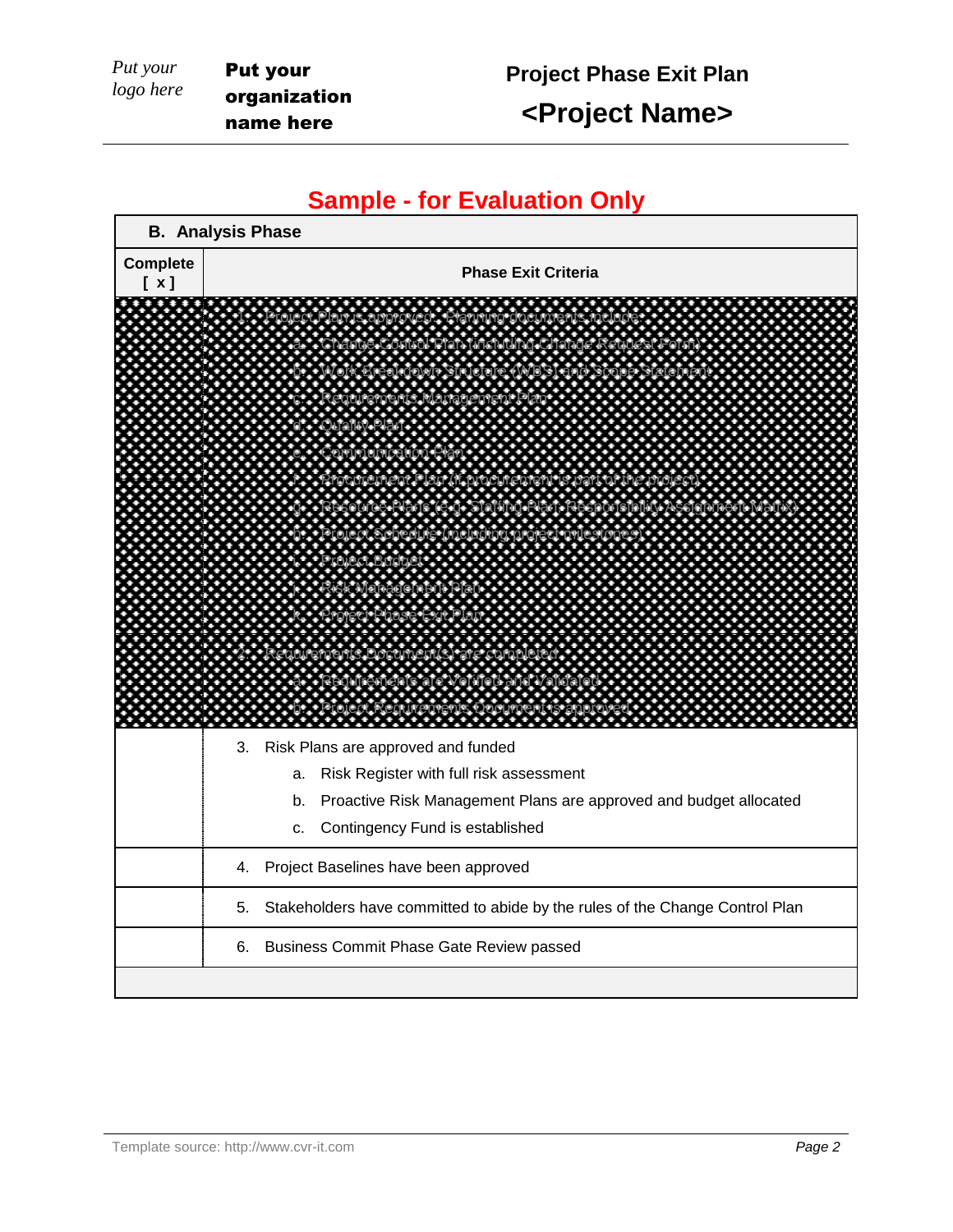# **Project Phase Exit Plan**

**<Project Name>**

## **Sample - for Evaluation Only**

| C. Design Phase        |                                                                            |  |  |  |
|------------------------|----------------------------------------------------------------------------|--|--|--|
| <b>Complete</b><br>[x] | <b>Phase Exit Criteria</b>                                                 |  |  |  |
|                        | 1. Specifications Document(s) are complete                                 |  |  |  |
|                        | Architecture is approved<br>a.                                             |  |  |  |
|                        | Design and specification documents for all deliverables are approved<br>b. |  |  |  |
|                        | Configuration Management is in place<br>2.                                 |  |  |  |
|                        |                                                                            |  |  |  |
|                        |                                                                            |  |  |  |
|                        | Design Commit Phase Gate Review passed<br>5.                               |  |  |  |
|                        |                                                                            |  |  |  |

| <b>D.</b> Construction |                                                                                              |  |  |  |
|------------------------|----------------------------------------------------------------------------------------------|--|--|--|
| <b>Complete</b><br>[x] | <b>Phase Exit Criteria</b>                                                                   |  |  |  |
|                        | 1. All deliverables are built and released for final testing with no known stop-ship defects |  |  |  |
|                        |                                                                                              |  |  |  |
|                        | 5. Stakeholder Acceptance Plan is approved                                                   |  |  |  |
|                        | 6. Transition Checklist is complete                                                          |  |  |  |
|                        | Deployment Phase Gate Review passed<br>7.                                                    |  |  |  |
|                        |                                                                                              |  |  |  |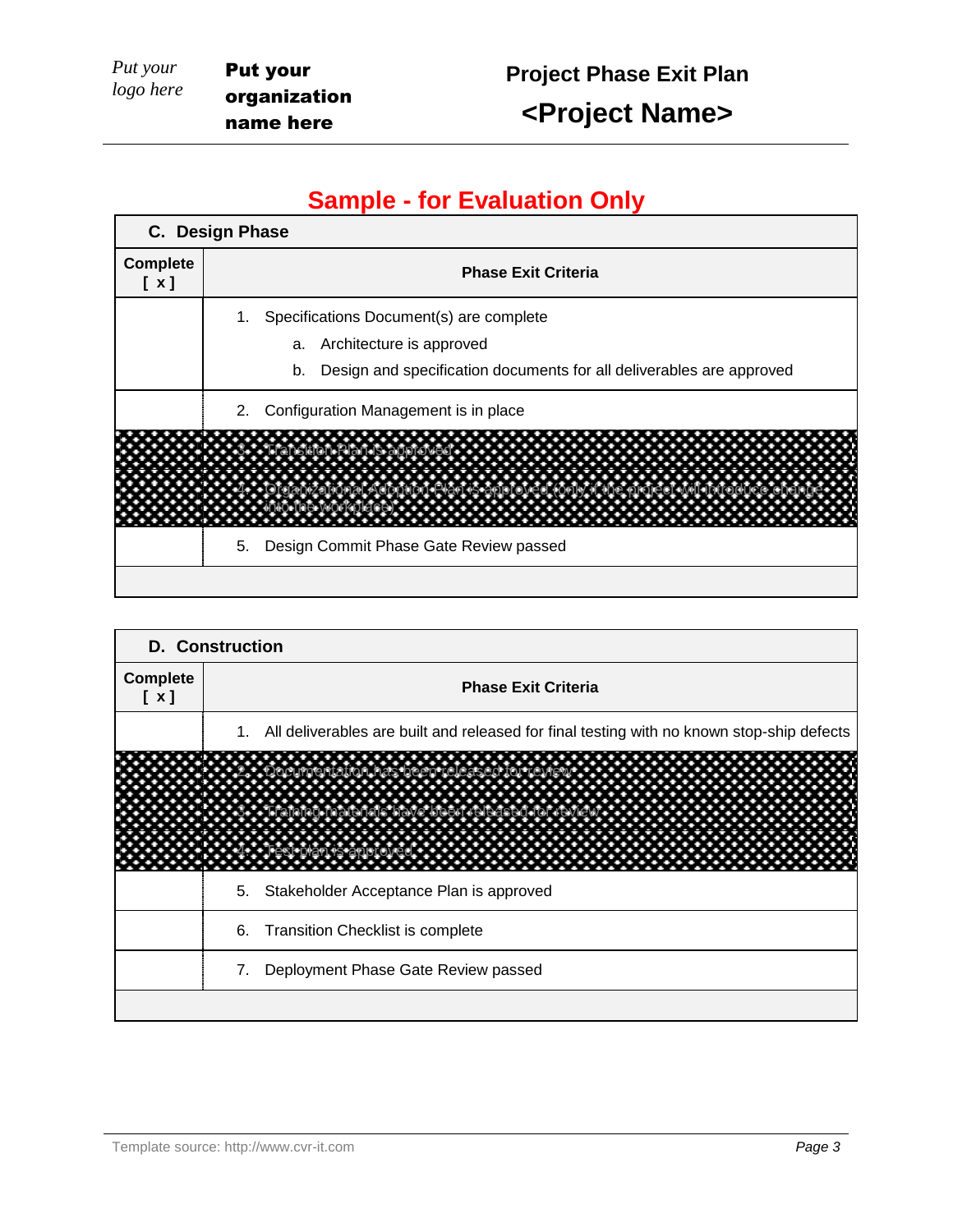| E. Test & Deployment   |                                                                             |  |  |  |  |
|------------------------|-----------------------------------------------------------------------------|--|--|--|--|
| <b>Complete</b><br>[x] | <b>Phase Exit Criteria</b>                                                  |  |  |  |  |
|                        | Deliverables testing is complete with no unacceptable defects<br>1.         |  |  |  |  |
|                        | Deliverables rollout is complete<br>5.                                      |  |  |  |  |
|                        | 6. Acceptance Document is signed - Customer accepts the work of the project |  |  |  |  |
|                        |                                                                             |  |  |  |  |

| F. Project Close       |                                                               |  |  |  |
|------------------------|---------------------------------------------------------------|--|--|--|
| <b>Complete</b><br>[x] | <b>Phase Exit Criteria</b>                                    |  |  |  |
|                        | 1. Lessons Learned sessions are complete and results recorded |  |  |  |
|                        | 2. Project contracts are closed                               |  |  |  |
|                        | 6. Project Budget is closed                                   |  |  |  |

### **This template is a sample from the CVR/IT Consulting LLC Template Library.**

### **Portions of this template have been made unreadable.**

### **To obtain a fully functional version of this template, visit www.cvr-it.com**